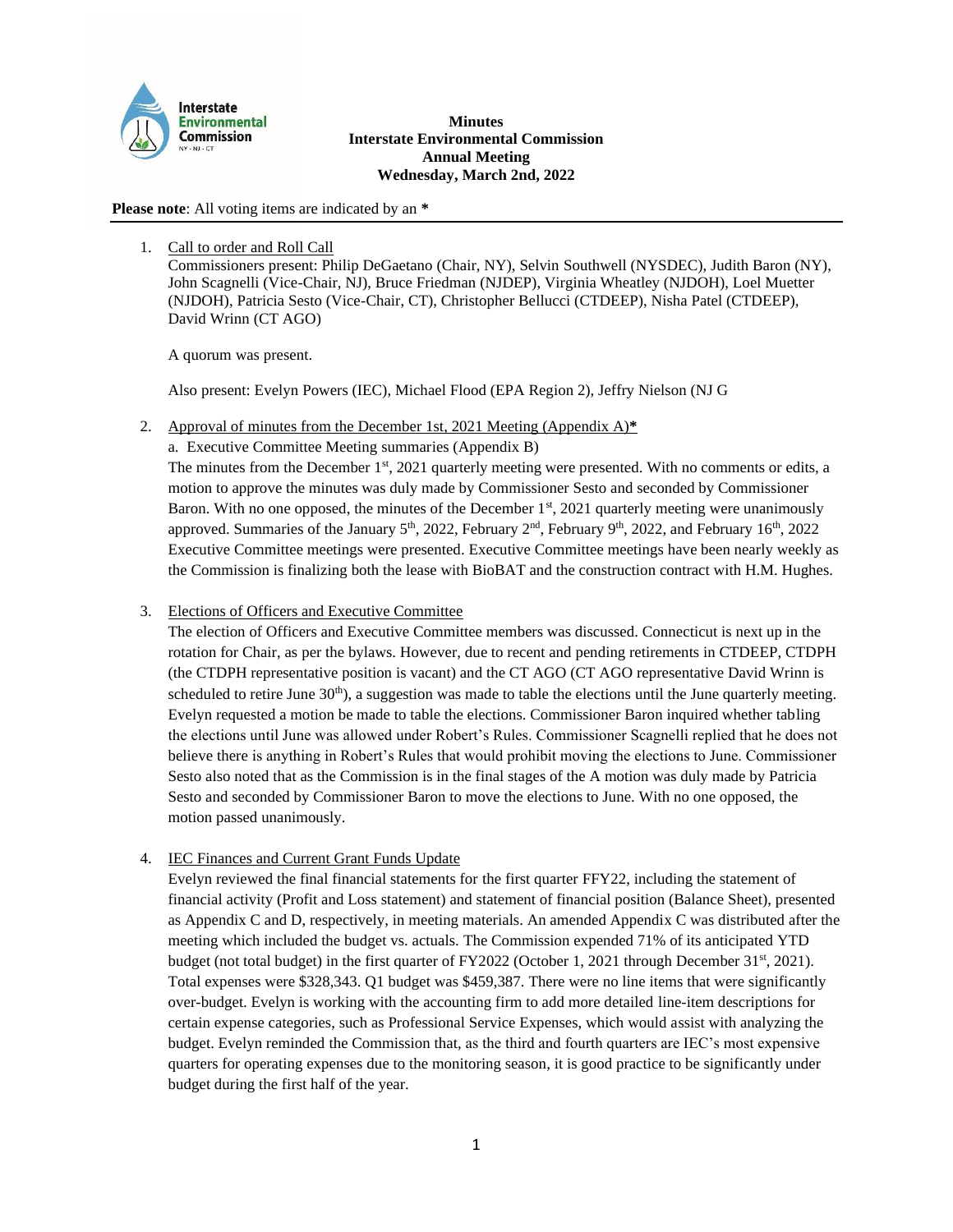Total bank accounts (operating account and cash reserves) totaled  $$707,204$  as of December 31<sup>st</sup>, 2021, with \$682,997 in reserves.

a. Funding and Grants Update

Evelyn reviewed the total current awarded grant funds and projected funding. IEC's CWA Section 106 FFY19 award has \$204,731 remaining. The majority of these remaining funds are earmarked for equipment purchases and supplies related to the new laboratory buildout. IEC's CWA Section 106 FFY20 award has \$519,455 remaining. The FFY20 award primarily supports IEC's 106 activities currently. The project and budget period for IEC's CWA Section 106 FFY18 award closed on September 30, 2021, funds were completely expended and Evelyn worked with Michael Flood (EPA Region 2) to complete the documentation necessary to close out that assistance agreement. IEC's FY2021 CWA Section 106 agreement is largely unexpended, with \$746,000 of the original \$748,000 award remaining.

IEC's FFY21 LISS Base Monitoring Program and Enhancement agreement has \$519,455 in funds remaining. IEC continues the NJDEP Harbor Monitoring Network work on a monthly schedule.

IEC has a healthy balance of over \$2,000,000 in open, awarded grant funds.

b. New (pending) sources of funding:

IEC submitted a FY22 base budget request to the Long Island Sound Study in the amount of \$421,672. In addition to continuing IEC's long-term monitoring program, this base request includes \$28,485 in additional funding to support a new long-term coastal acidification monitoring program. This program is in the process of being designed and implemented with LIS partners (CTDEEP, USGS, Save the Sound) with input from regional partners.

IEC is also planning to submit an enhancement proposal to the Long Island Sound Study to coordinate a fecal indicator monitoring network in Long Island Sound embayments and tributaries. This proposal is being prepared in conjunction with CTDEEP and Harborwatch (Norwalk, CT).

IEC's EPA Section 106 FY22 workplan will be distributed to the Technical Advisory Committee and Commissioners for comments and submitted to EPA for review and approval.

IEC anticipates continuing its participation in the Unified Water Study in 2022, with approximately \$46,000 in funding to perform semi-monthly monitoring surveys in Little Neck Bay and Manhasset Bay from May through October.

IEC also anticipates continuing its partnership with the USGS and the Urban Waters Federal Partnership, assisting with pathogen and total suspended solids monitoring and analyses along the Harlem River, in order to promote public access adjacent to Roberto Clemente State Park. This effort, which has in the past been supported entirely through Urban Waters Federal Partnership funds, will likely leverage Section 106 funding as well moving forward, as it has been added as a component of IEC's FY21 and FY22 workplans. IEC is preparing a QAPP covering this work for submission to EPA Region 2 for approval.

IEC also anticipates continuing to provide analytical support during the recreational bathing season to National Parks Service (NPS), Gateway National Recreation Area (GNRA). IEC will be performing enterococcus analyses on beach samples collected by NPS personnel in the Gateway National Recreation Area in Staten Island. This project is supported by NPS funding.

IEC continues the NJDEP Harbor Monitoring Network work on a monthly schedule and anticipates continuing this work in 2022-2023.

In terms of new projects, IEC is continuing to discuss with NYCDEP and Brooklyn College (CUNY) a pilot monitoring project to assess the effectiveness of constructed wetlands adjacent to Alley Creek and Little Neck Bay in Queens. The project would involve monitoring for pathogens and nutrients. As the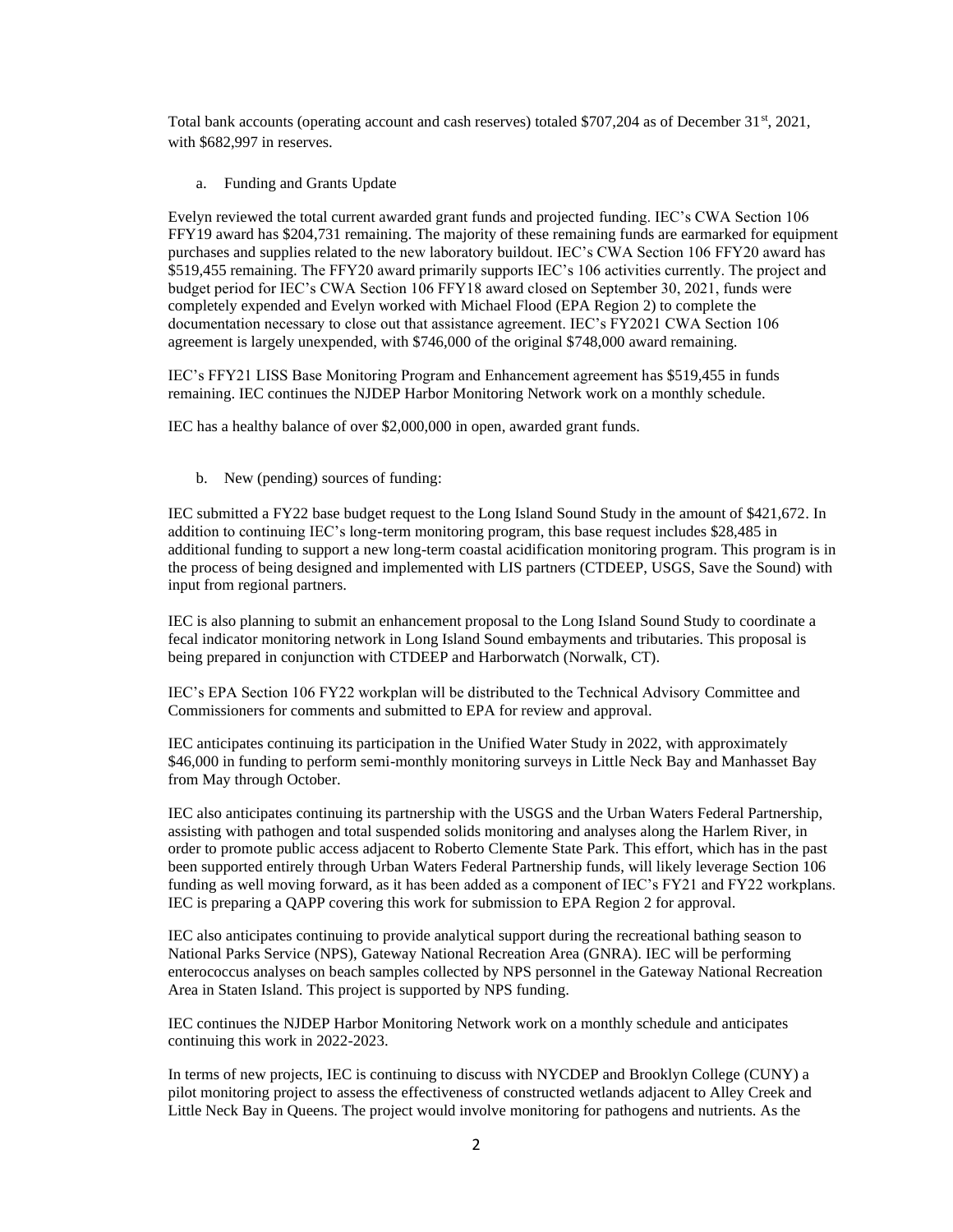project is dependent on NYCDEP funding that would be released with the new city fiscal year in July, the project is likely to be launched as a two-month pilot in August-September 2022.

## 5. Laboratory/Office Space Update

Evelyn updated the Commission on the status of the lease and construction contract for the BioBAT space. The lease and construction contract are very close to being finalized. Evelyn, Chair DeGaetano, and Commissioner Scagnelli have been working diligently over the past several months, in conjunction with IEC's lease attorney, Jennifer Schecter, as well as the Executive Committee to finalize the legal review of the lease and contract documents. Recent progress, and issues related to the negotiations are detailed in the Executive Committee meeting summaries. Chair DeGaetano, and Commissioner Scagnelli reiterated that it has taken a great deal of effort to get to this point, but a year after the term sheet was signed, we are very close to a good, fair, long-term lease to house the Commission's laboratory and administrative operations as well as a construction contract for the Commission's portion of the buildout. Construction is slated to be complete in September 2022, with operations beginning in late fall 2022.

# 6. Ongoing Projects/Current activities update:

a. Compliance Monitoring Inspections

IEC's compliance monitoring inspections are ongoing, with the municipal water treatment plant inspections planned for FY22 completed. Industrial facility inspections will continue through the spring. Municipal and industrial facility inspections are primarily performed in Connecticut at the request of CTDEEP.

IEC's Long Island Sound monitoring and Harbor network monitoring is continuing, on a monthly schedule. The Long Island Sound monitoring is scheduled to switch to weekly in June, with the Harbor monitoring scheduled to switch to a weekly schedule in May.

## 7. Old Business

a. Commissioner vacancies

Two Commissioner vacancies remain in New Jersey. Evelyn will work with the New Jersey Governor's Authorities Unit to seek to fill these vacancies.

- 8. New Business
	- a. Staffing

Evelyn has posted internship opportunities on the Commission's website and distributed to regional partners and networks and educational institutions. IEC anticipates hiring three seasonal interns to assist with IEC's peak monitoring period from May through October.

9. Upcoming Meetings

Wednesday June 1st, 2022 Wednesday September 7<sup>th</sup>, 2022 Wednesday, December 7<sup>th</sup>, 2022

## 10. Adjourn